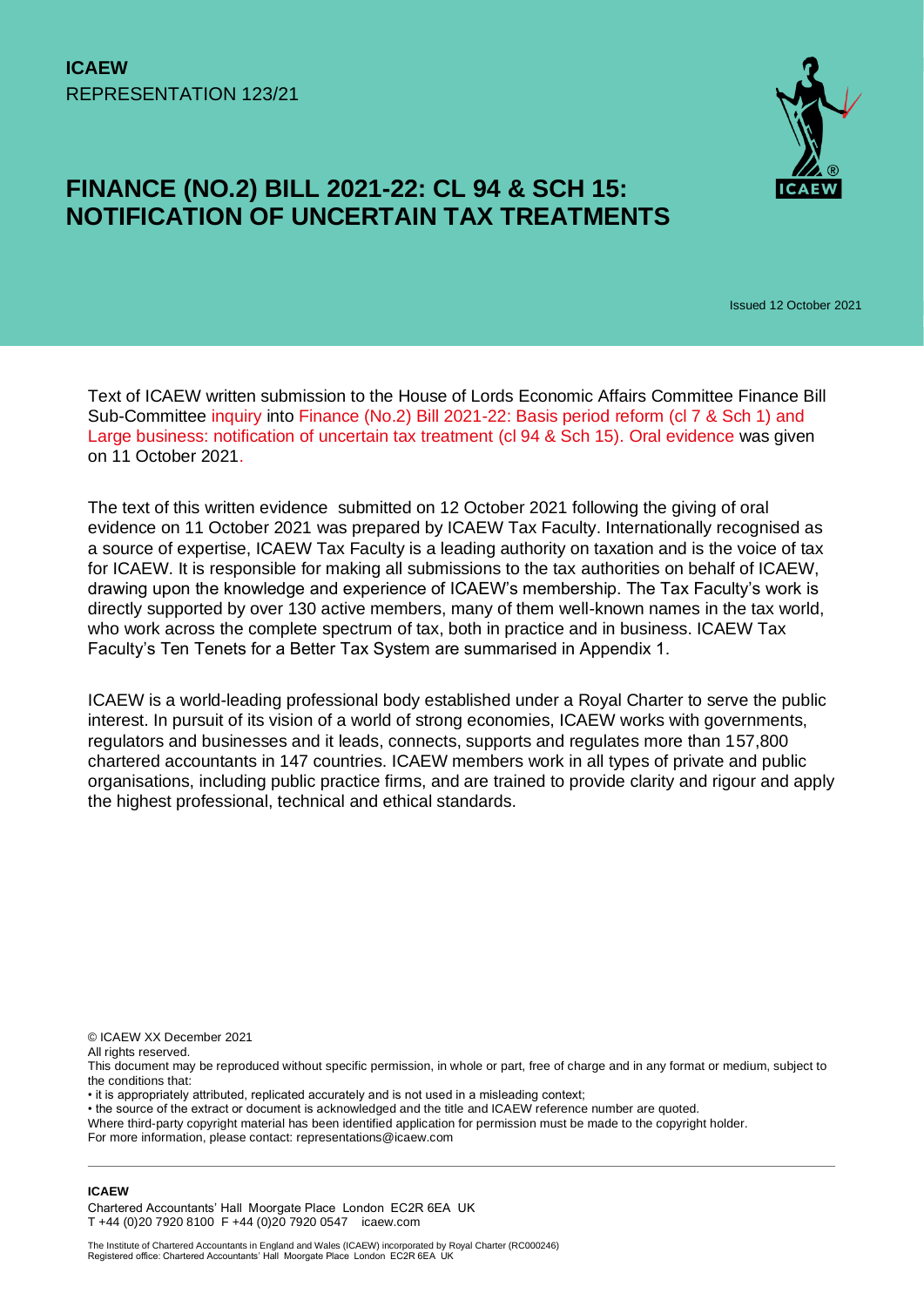# **INCOME TAX BASIS PERIOD REFORM**

# *1. How far does the reform represent a useful simplification?*

- 1. Based on HMRC's figures, 93% of sole traders and 67% of partnerships already have an accounting year end that corresponds with the tax year end. This measure would therefore present no simplification for these businesses. For the others, while there is some complication in a business being taxed on the profits for the accounting period that ends in the tax year, once a business owner understands this, it should not present a major difficulty in determining their tax liabilities.
- 2. By contrast, switching to a system whereby a business must calculate taxable profits based on the profits of the two accounting periods contained within the tax year presents unnecessary further complexity. This is exacerbated by the fact that businesses will need to estimate and apportion the profits of the later accounting period if the final results for that period are not known at the time that the relevant in-year tax return or end of year reconciliation under Making Tax Digital (MTD) for Income Tax comes to be prepared.
- 3. We believe that this reform would not comply with our Ten Tenets for a Better Tax System, by which we benchmark the tax system and changes to it (summarised in Appendix 1), especially Tenets 3: Simple, and 4: Easy to collect and to calculate.

# *2. To what extent would the reform deliver a fairer result than the current rules?*

- 4. The basis period method of taxation allows some businesses to defer payment of tax liabilities by choosing an accounting year end soon after 5 April. For example, the final liability for a business with a year end of 5 April 2021 would be due by 31 January 2022, whereas the liability for a business with a year end of 30 April 2021 would be due by 31 January 2023, a whole year later. Moving to a tax year basis would remove this effect and result in all businesses being taxed on the profits earned in the tax year, so closer to real time.
- 5. However, most businesses that choose a year end other than 5 April do so for practical or commercial reasons, rather than to defer tax. Those businesses would likely suffer an increased administration burden just because their accounting year end does not correspond with the tax year end.
- 6. It is also worth looking at this from the perspective of a large partnership, most of which have a 31 December or 30 April year end. If basis period reform was introduced, any such partnership would have only 10 months from the end of the tax year to prepare figures for partner tax filings, whereas the equivalent company would have 12 months to make the relevant tax filings. This differential is not a fair outcome.

# *3. Would either of the alternative options mentioned in the consultation document be a better solution? If so, why?*

- 7. ICAEW does not believe that either of the alternative options set out the consultation document would be practical:
	- Mandating a tax year end accounting date would force many businesses to adopt a year end that does not work for them commercially or practically (eg farming businesses that tend to have a year end of 30 September to coincide with valuation of the year's agricultural crop).
	- Adopting an approach more akin to the corporation tax system would arguably be fairer than the current system as it would neither incentivise nor disincentivise any particular choice of year end. However, it would require significant reform of HMRC's IT and other systems to make this work and it could be difficult to integrate this approach with the normal deadlines for income tax reporting and may require extensive legislative reform to achieve (particularly the Taxes Management Act 1970).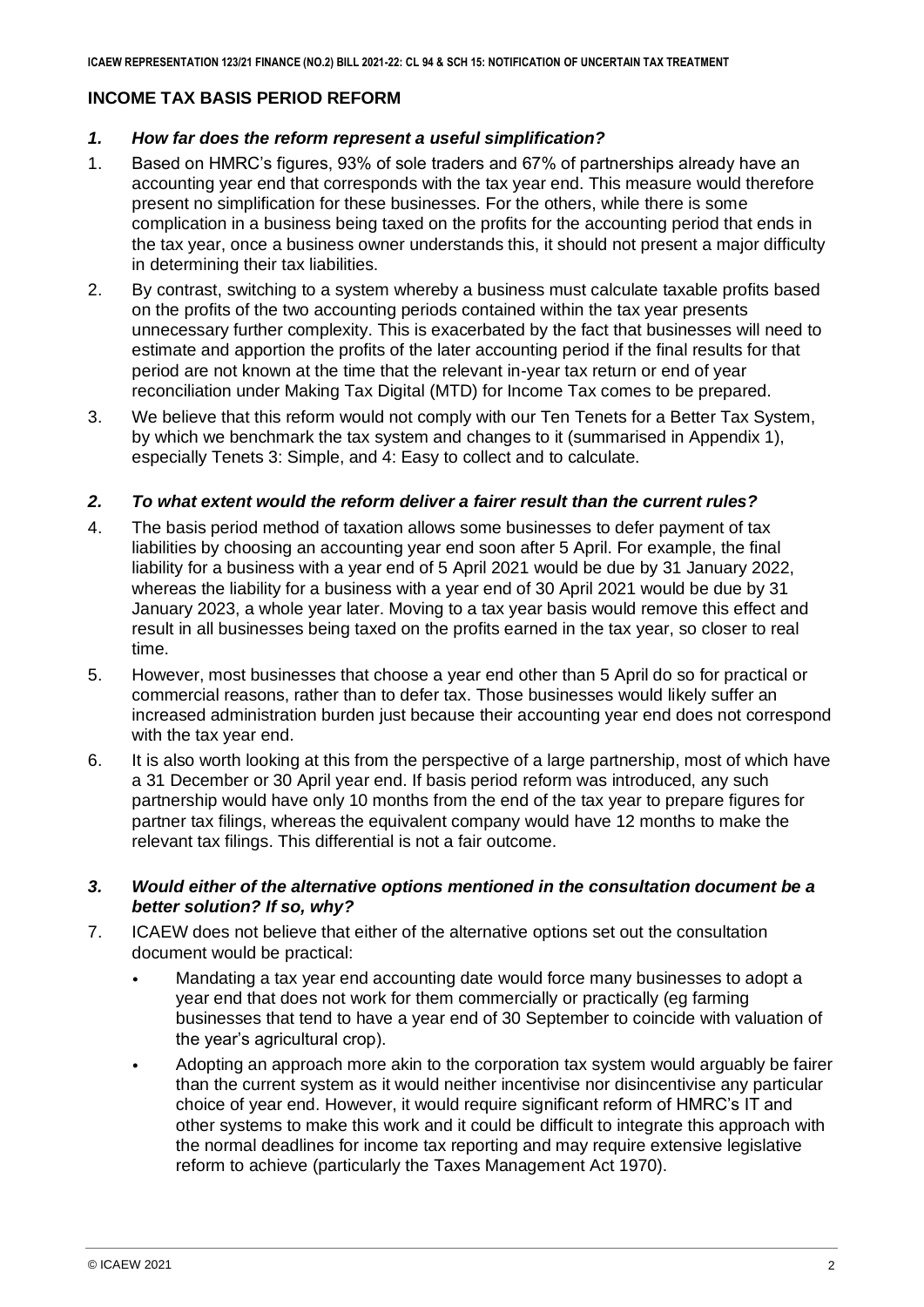# *4. Are the transitional provisions sufficiently robust? If not, how do they need to change?*

- 8. In a [written ministerial statement,](https://questions-statements.parliament.uk/written-statements/detail/2021-09-23/hcws308) the new Financial Secretary to the Treasury, Lucy Frazer, confirmed that if basis period reform goes ahead the changes will not be introduced until the start of MTD in 2024/25, with 2023/24 being the transitional year.
- 9. An announcement on whether basis period reform will go ahead is expected in the Budget on 27 October; [ICAEW's representation on the planned changes](https://www.icaew.com/insights/tax-news/2021/aug-2021/drop-proposed-basis-period-reform-urges-icaew) made a firm recommendation that the proposals should be dropped.
- 10. If basis period reform is to go ahead in the manner set out in the consultation document, ICAEW considers that the transitional provisions on the whole provide a good balance of fairness and simplicity. They ensure that no tax revenue is lost and that most taxpayers do not lose out on the reliefs they are entitled to. The five-year spreading provisions will, in most cases, ensure that the cashflow impact of taxing more than 12 months' worth of profits in a year is satisfactorily mitigated. However, ICAEW also suggests a number of changes to enhance the fairness of the transitional provisions.
	- Businesses should be given the option to carry forward their unused overlap relief for use at a time that most benefits them, rather than requiring it to be used in the year of transition.
	- HMRC should ensure that it has sufficient records to advise businesses of the overlap relief available to them or substantiate the overlap relief records held by the business.
	- The legislation needs to make clear what happens if a business has a loss in the year of transition. ICAEW recommends that in those cases, the business should have the ability to carry back or carry forward this loss as in normal tax years and that they do not lose entitlement to their overlap relief just because they suffered a loss in the year of transition.
	- Further clarity is required as to how to deal with foreign tax credits and how this interacts with overlap relief both in the year of generation and the transitional year.
	- ICAEW recommends that business owners who cease trading during the five-year transition should be given the option to continue spreading the tax on the additional profits arising in the year of transition throughout the five years, rather than charged to tax in the tax year in which the trader permanently ceases to carry on the trade.
	- ICAEW also recommends that businesses that change their accounting year end to 31 March/5 April in advance of the basis period reform transitional year are entitled to spread the resulting overlap profits over five years in the same way that such profits can be spread where they arise in the transitional year.

# *5. How onerous is apportionment of profits between tax years likely to be for businesses which do not have an accounting period aligned with the financial/tax year?*

- 11. As a general rule, the later a business' accounting year end is in the tax year, the more onerous it will be to apportion profits for the first part of that accounting year.
- 12. For example, in calculating the profits for the tax year 2024/25, a business with an accounting year ended 31 January 2025 would take 10/12ths of the accounting year profits to 31 January 2025, and 2/12ths of the profits to 31 January 2026. The final tax liability for the tax year 2024/25 is due by 31 January 2026. As this is the last day of the second accounting period on which the taxable profits are based, there is a clear practical difficulty. The profits for the accounting year ended 31 January 2026 may not be established for several months after the year end. An estimate of those profits will be required to complete the 2024/25 tax return. That return will then need to be resubmitted if those estimated numbers are superseded by final numbers, adding to the administrative burden of calculating the tax charge.
- 13. This issue is likely to be exacerbated for seasonal businesses such as tourism and farming whose revenue tends to be concentrated into a particular proportion of the year and whose profitability for a particular year may be dependent upon the weather. Many such businesses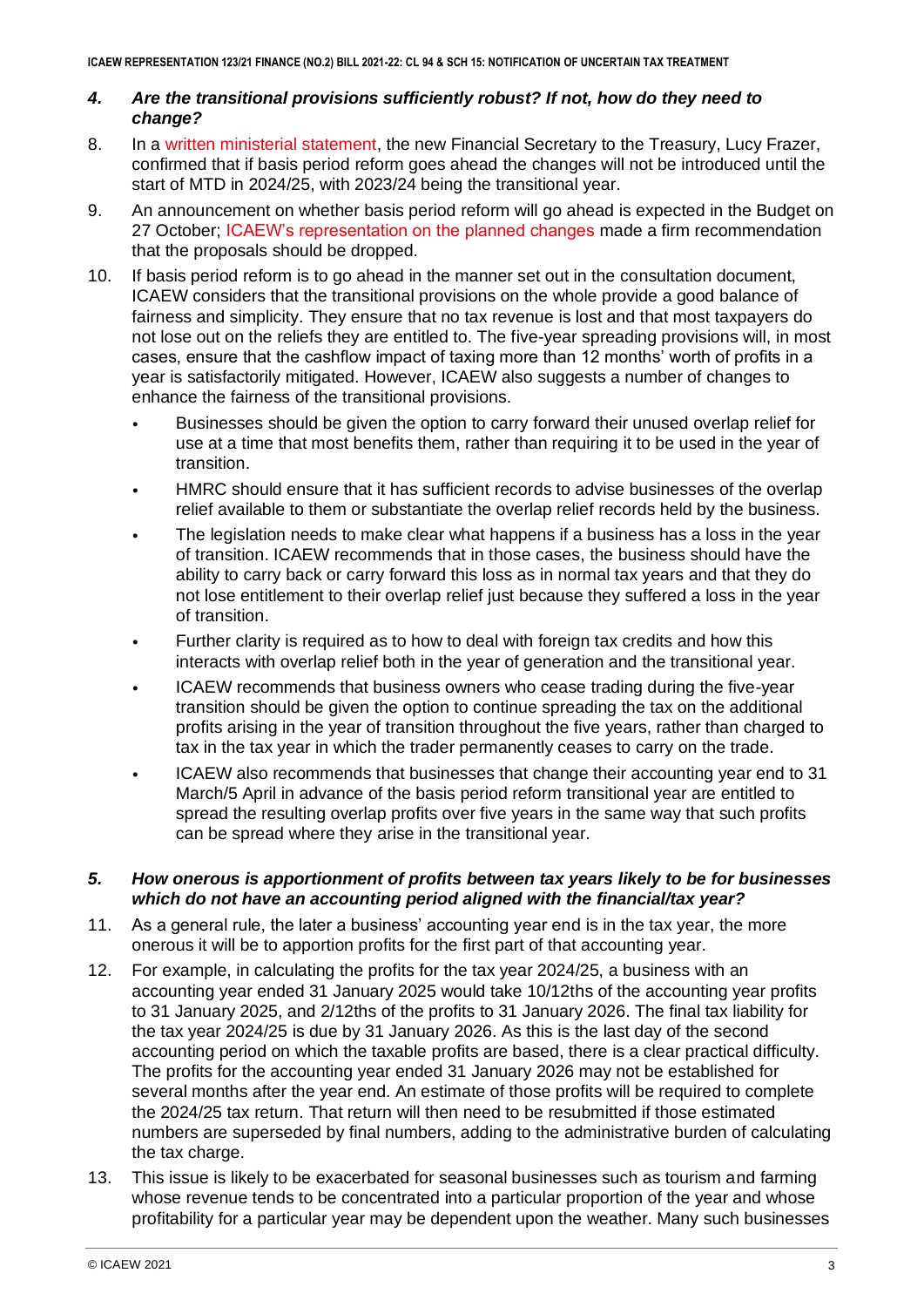draw up accounts to the time of the year in which business is quietest or stocks can be most accurately ascertained. Other businesses might have uncertain or erratic profits, such as medical professionals or entertainers whose sessions or performances can change significantly month on month.

## *6. How manageable is the timetable, especially vis-à-vis the introduction of Making Tax Digital for income tax?*

- 14. ICAEW welcomes HMRC's announcement that MTD for income tax will be deferred for a year until 2024/25. If basis period reform were to be similarly deferred for a year, this would mean that the transitional year for this would be 2023/24 and would be fully in place for the first period under MTD.
- 15. While this timetable would give businesses an extra year to plan for this transition, ICAEW believes that it would be better if the tax year basis period reform were given some time to bed in first before MTD ITSA is introduced. HMRC, business owners, agents and software providers all need to feel comfortable that the new system will work as intended before it is introduced.
- 16. There is currently a pilot programme in place testing MTD for income tax but there are only a handful of businesses involved. The pilot needs to be expanded. Once the pilot has established that the new process is robust and easy to use, ICAEW recommends that at least one additional year before going live will be required to provide a manageable timetable for all stakeholders, including HMRC.

# *7. What is Her Majesty's Revenue and Customs doing to support businesses in making the change?*

- 17. ICAEW greatly appreciates the dialogue that HMRC has engaged in with ICAEW and other representative bodies during the design of MTD ITSA. It has allowed us to put forward the views of ICAEW members and their business clients. HMRC has listened and has made some modifications in response (such as the announced deferral of MTD ITSA by one year). As mentioned in our response to question 6, only a handful of businesses are currently part of the pilot of MTD ITSA. While the pilot is being expanded to allow more taxpayers with additional income sources to join, ICAEW considers that significantly more businesses should be testing the system before it is mandated so that software providers and HMRC receive the necessary feedback and make changes accordingly.
- 18. Currently, most of the publicity for MTD ITSA is being left to third party software providers. ICAEW believes that before a new system of this magnitude is introduced, a full government information programme, supported by advertising through the press, will be needed. This should explain what to do to prepare and should allow businesses sufficient time to implement any required changes. HMRC should also make clear what safeguards will be put in place for taxpayers and their agents to file returns based on estimated figures without being penalised if the final figures prove to be substantially different.

# *8. How important is reform of the basis period rules in the context of the Government's 10-year strategy for the tax administration framework?*

- 19. While basis period reform is mentioned in the [consultation document](https://assets.publishing.service.gov.uk/government/uploads/system/uploads/attachment_data/file/972148/The_tax_administration_framework_Supporting_a_21st_century_tax_system_-_call_for_evidence.pdf) issued earlier this year on the 10-year strategy, ICAEW does not consider that it is a central or essential element of that strategy. Indeed, it arguably goes against the aim of the 10-year strategy to provide a better experience for individuals and businesses as it either has no effect (ie, for those with fiscal year accounting periods) or it creates additional compliance burdens.
- 20. If HMRC views cash tax acceleration as an important benefit of the basis period reform, this cash acceleration can be achieved through other means and is in fact the subject of a separate Call for Evidence on Timely Payments.
- 21. Basis period reform is mentioned in box 4.1 on page 19 as an example of a simplification opportunity. The main complexities mentioned in the document arising from using the basis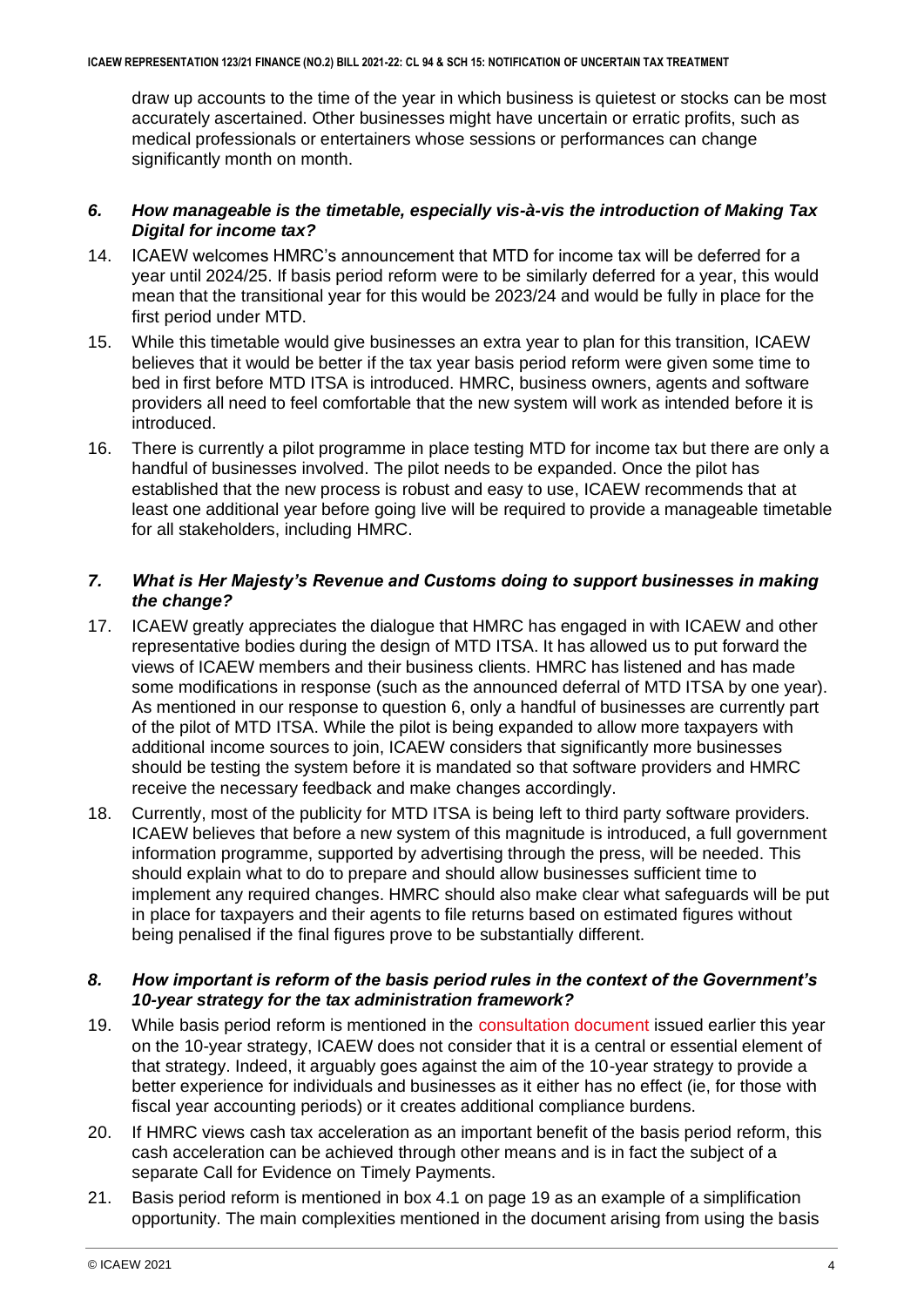period method relate to new businesses (ie, that they have a proportion of their early profits taxed twice through the operation of the commencement rules and that they then need to keep a record of the resulting overlap relief for future use when the business is wound up). For existing businesses, this complexity has already arisen and although they retain a requirement to keep a record of overlap relief, this is not a significant administrative burden (though we understand that it is a burden on HMRC that it would like to shed to keep the same records for its customers).

- 22. ICAEW's understanding is that the main driver for introducing basis period reform is to ensure that Making Tax Digital for income tax works efficiently and to eliminate the accrued overlap relief.
- 23. Irrespective of whether basis period reform is implemented, the MTD quarterly update requirement will be for standard quarters to 5 April, July, October and January with an option to elect to report to 31 March, 30 June, 30 September and 31 December. Therefore, introducing basis period reform would appear to be unnecessary to make MTD ITSA work, other than to encourage businesses to transition to tax year end accounting which means that their quarterly reporting obligations line up more closely with their accounting year end.

# *9. How much of a problem are the existing basis period rules in practice?*

- 24. As mentioned in our response to question 8, the main complexity arising from the basis period method of taxation is where a taxpayer sets up a business with an accounting year end that is different to the tax year end. In the initial period of the business, part of the business' profits are taxed twice and then it needs to keep a record of that double taxation for the purposes of claiming overlap relief in the future. This can be avoided by businesses choosing an accounting year end that corresponds with the tax year.
- 25. Complications also arise in partnerships when partners join the partnership part way through the tax year.
- 26. An additional issue relates to businesses that make up accounts to 31 March each year. Strictly speaking, those businesses have an accounting year end that differs from the tax year end because 31 March is not the same as 5 April (even though there is only five days difference).
- 27. As part of the basis period reform and MTD for income tax proposals, HMRC has suggested introducing an equivalence rule, whereby both trading and property business accounts drawn up to 31 March could be treated as drawn up to 5 April. This proposed rule would be a simpler solution than basis period reform to resolve the problems encountered by businesses drawing up accounts to 31 March or another calendar quarter end.

# *10. How does the proposal fit with the work the Office of Tax Simplification is doing on the date of the end of the tax year?*

- 28. In its publication *[The UK tax year end date: exploring the potential for change](https://assets.publishing.service.gov.uk/government/uploads/system/uploads/attachment_data/file/1016718/Tax_year_end_date_report___web_copy_.pdf)*, the OTS acknowledges the short-term upheaval that changing the tax year end would create and in its summary findings, recognises that 'it would not be feasible to change the tax year end date before the scheduled 5 April 2023 start date of Making Tax Digital for income tax.'
- 29. ICAEW believes that, in an ideal world, the tax year end date should be changed in the first instance as this would facilitate the introduction of the other reforms. For example, aligning the tax year end with that of most other countries by changing to 31 December would make it easier for taxpayers with international affairs (including international partnerships) to calculate their offshore income and gains and any double tax relief associated with this. However, ICAEW recognises that this would defer the other proposed reforms further.
- 30. The OTS also notes, and ICAEW acknowledges, that the introduction of the equivalence rule mentioned in our response to question 9 would resolve some of the issues that having a tax year end of 5 April creates.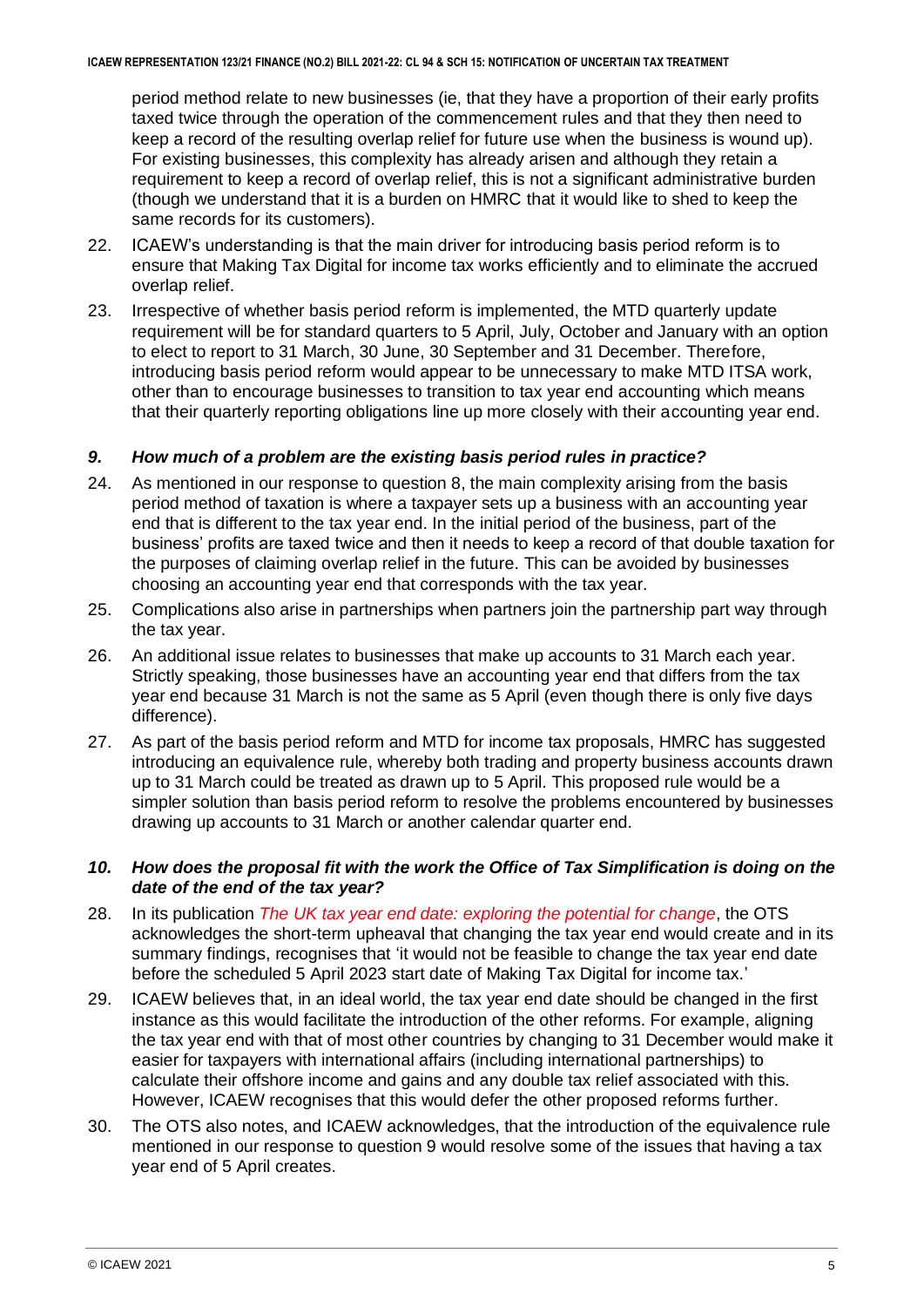# **NOTIFICATION BY LARGE BUSINESSES OF UNCERTAIN TAX TREATMENT**

# *1. To what extent do the current proposals for notification by large businesses of uncertain tax treatment take account of concerns raised in the two consultations there have been on the measure?*

31. HMRC has listened to the concerns raised during the two consultations and has significantly improved the design of the regime by reducing the number of criteria under which a notification requirement would be triggered. However, one key concern – the fact that the criteria are inherently subjective – remains an issue. This is particularly in regard to the criterion added to the current draft of the legislation which requires a notification to be made where there is a substantial possibility that a court would find that a tax treatment adopted by a business would be found to be incorrect in one or more material respects.

# *2. Is sufficient support being given to businesses to help them comply with the measure?*

- 32. HMRC has prepared draft guidance to assist businesses in understanding the new regime. ICAEW feels that the guidance is very clear and answers many of the uncertainties inherent in the legislation. However, there remain a significant number of uncertainties which ICAEW has highlighted in its representation which you can find [here.](https://www.icaew.com/-/media/corporate/files/technical/icaew-representations/2021/icaew-rep-86-21-notification-of-uncertain-tax-treatments.ashx) The main areas on which ICAEW feels HMRC could provide more detailed guidance are:
	- Practical details on when the three notification criteria apply including details of how to deal with contradictory HMRC guidance and examples of court cases where there was or was not a substantial possibility that a court would have found against the taxpayer.
	- Guidance on when a business might have a reasonable excuse for not making a disclosure based on its interpretation of HMRC guidance or advice from an accountant or lawyer that a tax position is not uncertain
	- Whether a disclosure under this regime would count towards the information provided to HMRC to prevent a discovery assessment being raised in respect of the relevant tax return.
	- What to disclose in situations where there are multiple alternative tax treatments.